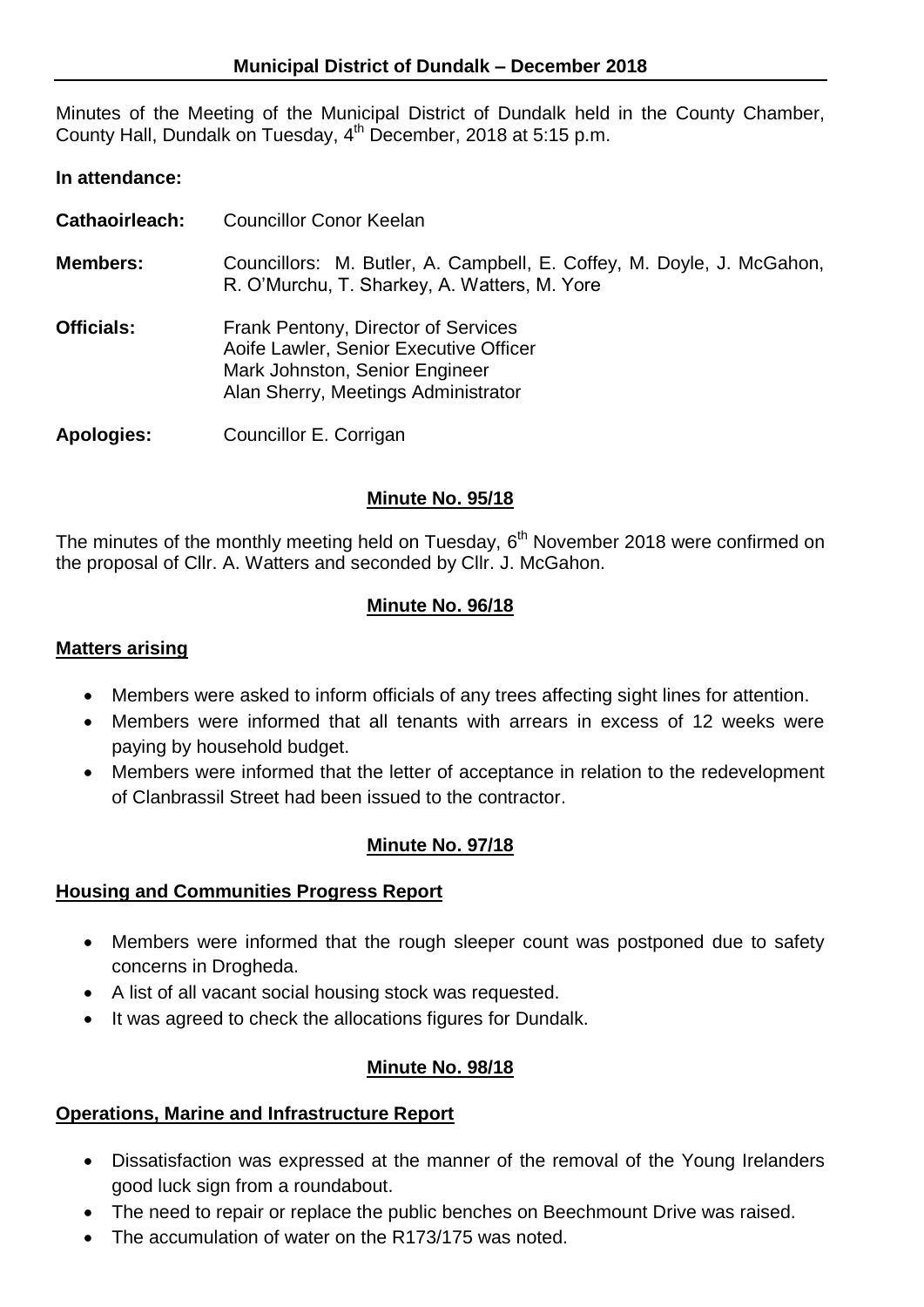- It was agreed to check if a submission had been made by the Council in relation to dredging at Warrenpoint.
- An update was requested in relation to the upgrading of the Council's swimming pools.
- It was agreed to circulate the members with details of the Regional Enterprise Development Scheme.
- The need for incentives to get vacant retails occupied on Clanbrassil Street was raised.
- The BIDS Company was commended for the Frostival event and the Christmas lights in Dundalk.
- Members were informed by the poor level of communication from Irish Water was raised by some members at a meeting with the company recently.
- An update was requested in relation to the road markings and traffic survey for lower Point Road.
- It was pointed out that the 2019 road works programme should be circulated to the members in advance of the meeting it will be discussed at and that it should be multiannual. A copy of the RI works programme was requested for all members.
- The members requested an update in relation to the funding applications for small flood defence schemes.
- The danger posed by trucks entering and leaving the Wall Limited premises was raised and it was requested that an Garda Siochana be written to, to assess the situation and a traffic count be conducted.

# **Minute No. 99/18**

# **Proposed Traffic Calming & Low Cost Safety for Drogheda and SLA**

This was proposed by Cllr. M. Butler, seconded by M. Doyle and agreed by the members.

# **Minute No. 100/18**

# **Notice of Motion:**

| Proposed by: | Cllr. M. Butler |
|--------------|-----------------|
| Seconded by: | Cllr. M. Doyle  |

"That Eir and other Telecom companies are requested to immediately remove obsolete phone boxes in the district."

# **REPLY:**

# **This is a matter for the members.**

It was suggested that unused phone boxes be put to use rather than removed, such as book swaps or public information kiosks. Members noted the reply.